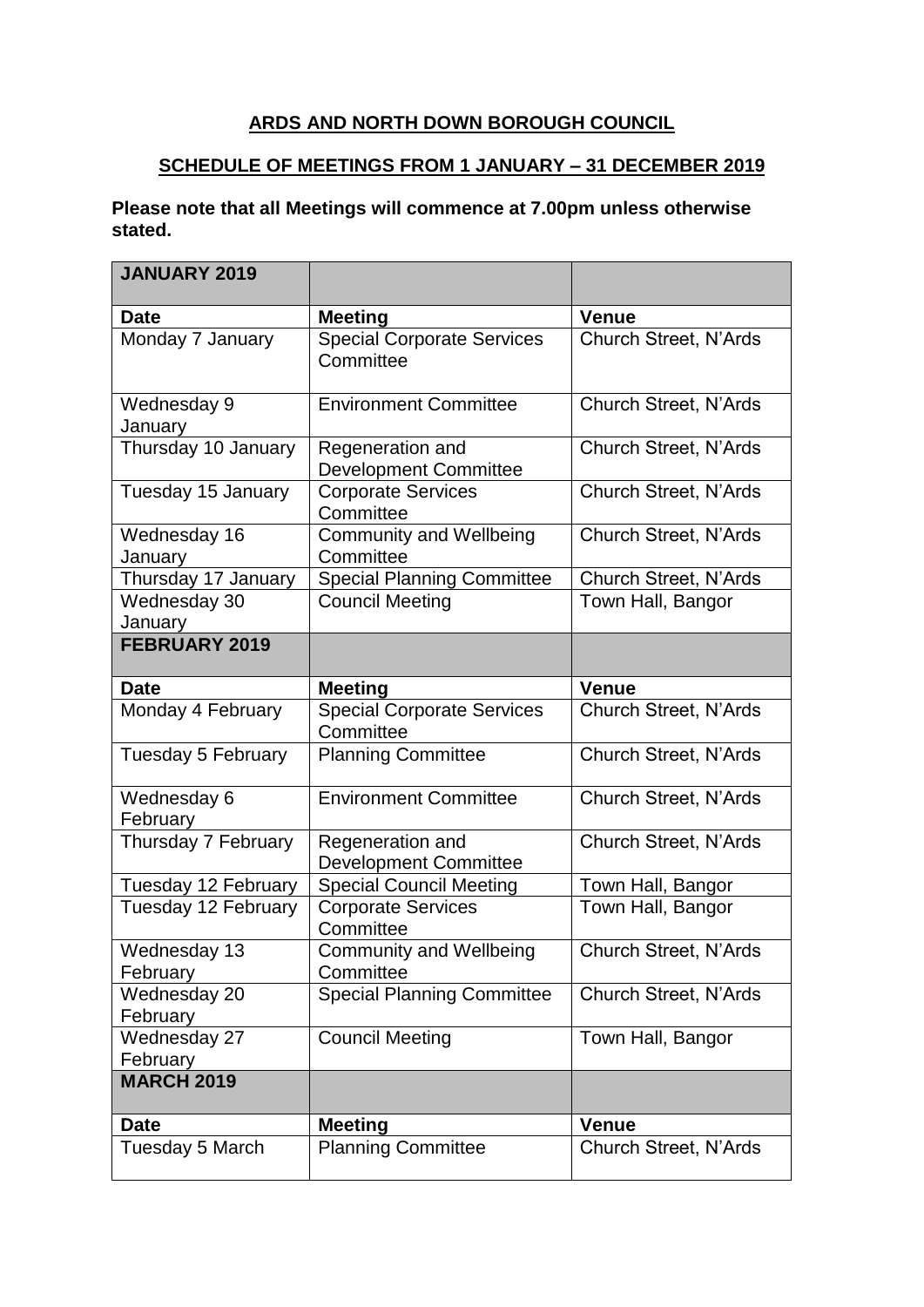| Wednesday 6 March     | <b>Environment Committee</b>                     | <b>Church Street, N'Ards</b> |
|-----------------------|--------------------------------------------------|------------------------------|
| Thursday 7 March      | Regeneration and                                 | <b>Church Street, N'Ards</b> |
|                       | <b>Development Committee</b>                     |                              |
| Tuesday 12 March      | <b>Corporate Services</b>                        | <b>Church Street, N'Ards</b> |
|                       | Committee                                        |                              |
| Wednesday 13          | <b>Community and Wellbeing</b>                   | Church Street, N'Ards        |
| March                 | Committee                                        |                              |
| Monday 25 March       | <b>Audit Committee</b>                           | <b>Church Street, N'Ards</b> |
| Wednesday 27<br>March | <b>Council Meeting</b>                           | Town Hall, Bangor            |
| <b>APRIL 2019</b>     |                                                  |                              |
| <b>Date</b>           | <b>Meeting</b>                                   | <b>Venue</b>                 |
| Tuesday 2 April       | <b>Planning Committee</b>                        | <b>Church Street, N'Ards</b> |
| Wednesday 24 April    | <b>Council Meeting</b>                           | Town Hall, Bangor            |
| <b>MAY 2019</b>       |                                                  |                              |
| <b>Date</b>           | <b>Meeting</b>                                   | <b>Venue</b>                 |
| Wednesday 22 May      | <b>Annual Meeting</b>                            | Town Hall, Bangor            |
| Wednesday 29 May      | <b>Council Meeting</b>                           | Town Hall, Bangor            |
| <b>JUNE 2019</b>      |                                                  |                              |
| <b>Date</b>           | <b>Meeting</b>                                   | <b>Venue</b>                 |
| Tuesday 4 June        | <b>Planning Committee</b>                        | <b>Church Street, N'Ards</b> |
| Wednesday 5 June      | <b>Environment Committee</b>                     | Church Street, N'Ards        |
| Thursday 6 June       | Regeneration and<br><b>Development Committee</b> | <b>Church Street, N'Ards</b> |
| Tuesday 11 June       | <b>Corporate Services</b><br>Committee           | <b>Church Street, N'Ards</b> |
| Wednesday 12 June     | <b>Community and Wellbeing</b><br>Committee      | <b>Church Street. N'Ards</b> |
| Monday 24 June        | <b>Audit Committee</b>                           | <b>Church Street, N'Ards</b> |
| Wednesday 26 June     | <b>Council Meeting</b>                           | Town Hall, Bangor            |
| <b>JULY 2019</b>      |                                                  |                              |
| Tuesday 2 July        | <b>Planning Committee</b>                        | <b>Church Street, N'Ards</b> |
| Wednesday 31 July     | <b>Council Meeting</b>                           | Town Hall, Bangor            |
| <b>AUGUST 2019</b>    |                                                  |                              |
| Tuesday 6 August      | <b>Planning Committee</b>                        | <b>Church Street, N'Ards</b> |
| Wednesday 28          | <b>Council Meeting</b>                           | Town Hall, Bangor            |
| August                |                                                  |                              |
| <b>SEPTEMBER 2019</b> |                                                  |                              |
| <b>Date</b>           | <b>Meeting</b>                                   | <b>Venue</b>                 |
| Tuesday 3             | <b>Planning Committee</b>                        | <b>Church Street, N'Ards</b> |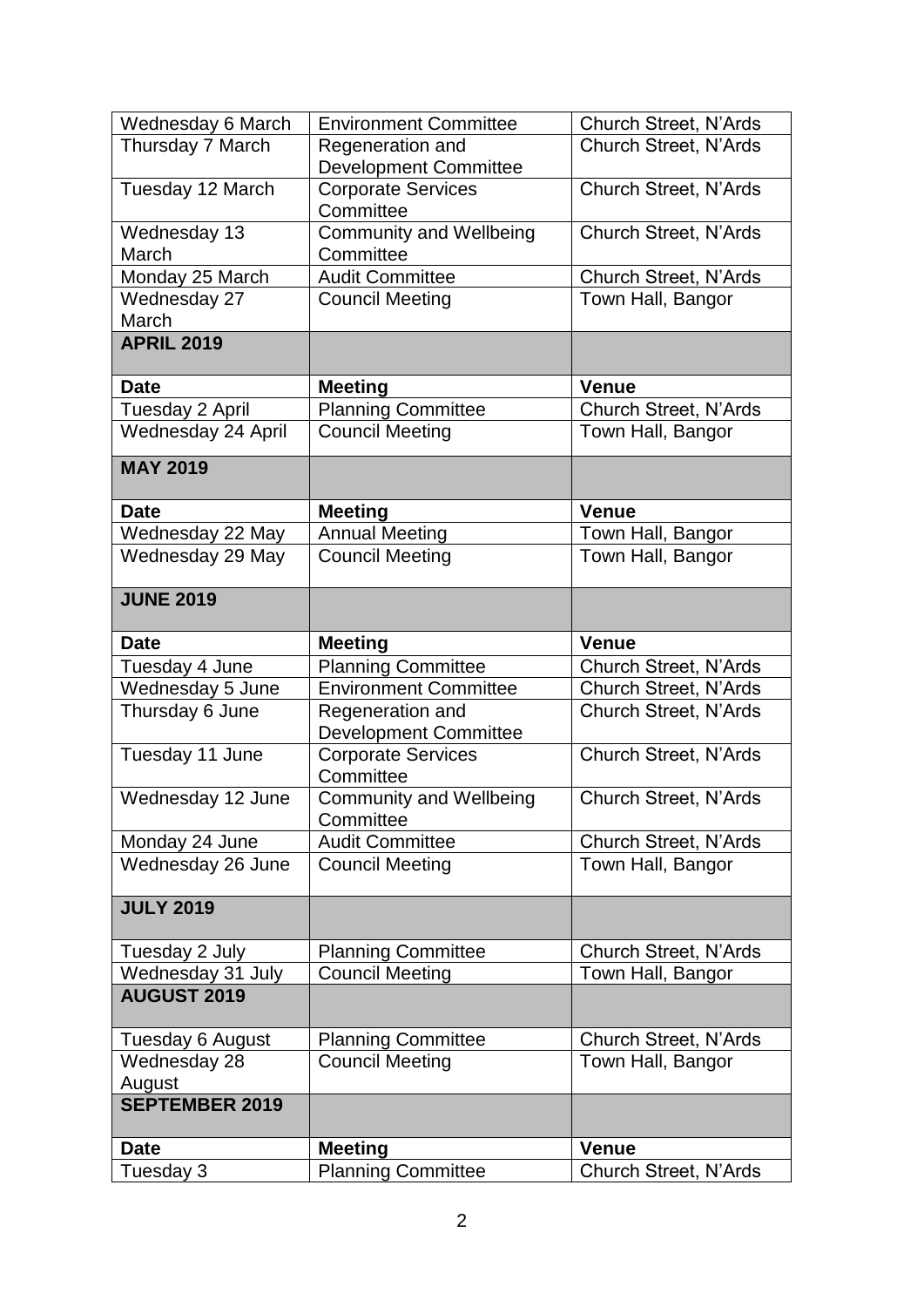| Wednesday 4<br><b>Environment Committee</b><br><b>Church Street, N'Ards</b><br>September<br>Thursday 5<br>Regeneration and<br><b>Church Street, N'Ards</b><br>September<br><b>Development Committee</b><br>Tuesday 10<br><b>Corporate Services</b><br><b>Church Street, N'Ards</b><br>September<br>Committee<br>Wednesday 11<br><b>Community and Wellbeing</b><br><b>Church Street, N'Ards</b><br>September<br>Committee<br><b>Audit Committee</b><br>Monday 23<br><b>Church Street, N'Ards</b><br>September<br>Wednesday 25<br><b>Council Meeting</b><br>Town Hall, Bangor<br>September<br><b>OCTOBER 2019</b><br><b>Meeting</b><br><b>Venue</b><br><b>Date</b><br><b>Planning Committee</b><br>Tuesday 1 October<br><b>Church Street, N'Ards</b><br><b>Environment Committee</b><br><b>Church Street, N'Ards</b><br>Wednesday 2<br>October<br>Regeneration and<br><b>Church Street, N'Ards</b><br>Thursday 3 October<br><b>Development Committee</b><br>Tuesday 8 October<br><b>Corporate Services</b><br><b>Church Street, N'Ards</b><br>Committee<br><b>Community and Wellbeing</b><br>Church Street, N'Ards<br>Wednesday 9<br>October<br>Committee<br>Wednesday 23<br><b>Council Meeting</b><br>Town Hall, Bangor<br>October<br><b>NOVEMBER 2019</b><br><b>Meeting</b><br><b>Date</b><br><b>Venue</b> |
|------------------------------------------------------------------------------------------------------------------------------------------------------------------------------------------------------------------------------------------------------------------------------------------------------------------------------------------------------------------------------------------------------------------------------------------------------------------------------------------------------------------------------------------------------------------------------------------------------------------------------------------------------------------------------------------------------------------------------------------------------------------------------------------------------------------------------------------------------------------------------------------------------------------------------------------------------------------------------------------------------------------------------------------------------------------------------------------------------------------------------------------------------------------------------------------------------------------------------------------------------------------------------------------------------------|
|                                                                                                                                                                                                                                                                                                                                                                                                                                                                                                                                                                                                                                                                                                                                                                                                                                                                                                                                                                                                                                                                                                                                                                                                                                                                                                            |
|                                                                                                                                                                                                                                                                                                                                                                                                                                                                                                                                                                                                                                                                                                                                                                                                                                                                                                                                                                                                                                                                                                                                                                                                                                                                                                            |
|                                                                                                                                                                                                                                                                                                                                                                                                                                                                                                                                                                                                                                                                                                                                                                                                                                                                                                                                                                                                                                                                                                                                                                                                                                                                                                            |
|                                                                                                                                                                                                                                                                                                                                                                                                                                                                                                                                                                                                                                                                                                                                                                                                                                                                                                                                                                                                                                                                                                                                                                                                                                                                                                            |
|                                                                                                                                                                                                                                                                                                                                                                                                                                                                                                                                                                                                                                                                                                                                                                                                                                                                                                                                                                                                                                                                                                                                                                                                                                                                                                            |
|                                                                                                                                                                                                                                                                                                                                                                                                                                                                                                                                                                                                                                                                                                                                                                                                                                                                                                                                                                                                                                                                                                                                                                                                                                                                                                            |
|                                                                                                                                                                                                                                                                                                                                                                                                                                                                                                                                                                                                                                                                                                                                                                                                                                                                                                                                                                                                                                                                                                                                                                                                                                                                                                            |
|                                                                                                                                                                                                                                                                                                                                                                                                                                                                                                                                                                                                                                                                                                                                                                                                                                                                                                                                                                                                                                                                                                                                                                                                                                                                                                            |
|                                                                                                                                                                                                                                                                                                                                                                                                                                                                                                                                                                                                                                                                                                                                                                                                                                                                                                                                                                                                                                                                                                                                                                                                                                                                                                            |
|                                                                                                                                                                                                                                                                                                                                                                                                                                                                                                                                                                                                                                                                                                                                                                                                                                                                                                                                                                                                                                                                                                                                                                                                                                                                                                            |
|                                                                                                                                                                                                                                                                                                                                                                                                                                                                                                                                                                                                                                                                                                                                                                                                                                                                                                                                                                                                                                                                                                                                                                                                                                                                                                            |
|                                                                                                                                                                                                                                                                                                                                                                                                                                                                                                                                                                                                                                                                                                                                                                                                                                                                                                                                                                                                                                                                                                                                                                                                                                                                                                            |
|                                                                                                                                                                                                                                                                                                                                                                                                                                                                                                                                                                                                                                                                                                                                                                                                                                                                                                                                                                                                                                                                                                                                                                                                                                                                                                            |
|                                                                                                                                                                                                                                                                                                                                                                                                                                                                                                                                                                                                                                                                                                                                                                                                                                                                                                                                                                                                                                                                                                                                                                                                                                                                                                            |
|                                                                                                                                                                                                                                                                                                                                                                                                                                                                                                                                                                                                                                                                                                                                                                                                                                                                                                                                                                                                                                                                                                                                                                                                                                                                                                            |
|                                                                                                                                                                                                                                                                                                                                                                                                                                                                                                                                                                                                                                                                                                                                                                                                                                                                                                                                                                                                                                                                                                                                                                                                                                                                                                            |
|                                                                                                                                                                                                                                                                                                                                                                                                                                                                                                                                                                                                                                                                                                                                                                                                                                                                                                                                                                                                                                                                                                                                                                                                                                                                                                            |
|                                                                                                                                                                                                                                                                                                                                                                                                                                                                                                                                                                                                                                                                                                                                                                                                                                                                                                                                                                                                                                                                                                                                                                                                                                                                                                            |
|                                                                                                                                                                                                                                                                                                                                                                                                                                                                                                                                                                                                                                                                                                                                                                                                                                                                                                                                                                                                                                                                                                                                                                                                                                                                                                            |
|                                                                                                                                                                                                                                                                                                                                                                                                                                                                                                                                                                                                                                                                                                                                                                                                                                                                                                                                                                                                                                                                                                                                                                                                                                                                                                            |
|                                                                                                                                                                                                                                                                                                                                                                                                                                                                                                                                                                                                                                                                                                                                                                                                                                                                                                                                                                                                                                                                                                                                                                                                                                                                                                            |
|                                                                                                                                                                                                                                                                                                                                                                                                                                                                                                                                                                                                                                                                                                                                                                                                                                                                                                                                                                                                                                                                                                                                                                                                                                                                                                            |
|                                                                                                                                                                                                                                                                                                                                                                                                                                                                                                                                                                                                                                                                                                                                                                                                                                                                                                                                                                                                                                                                                                                                                                                                                                                                                                            |
|                                                                                                                                                                                                                                                                                                                                                                                                                                                                                                                                                                                                                                                                                                                                                                                                                                                                                                                                                                                                                                                                                                                                                                                                                                                                                                            |
|                                                                                                                                                                                                                                                                                                                                                                                                                                                                                                                                                                                                                                                                                                                                                                                                                                                                                                                                                                                                                                                                                                                                                                                                                                                                                                            |
|                                                                                                                                                                                                                                                                                                                                                                                                                                                                                                                                                                                                                                                                                                                                                                                                                                                                                                                                                                                                                                                                                                                                                                                                                                                                                                            |
|                                                                                                                                                                                                                                                                                                                                                                                                                                                                                                                                                                                                                                                                                                                                                                                                                                                                                                                                                                                                                                                                                                                                                                                                                                                                                                            |
|                                                                                                                                                                                                                                                                                                                                                                                                                                                                                                                                                                                                                                                                                                                                                                                                                                                                                                                                                                                                                                                                                                                                                                                                                                                                                                            |
| <b>Tuesday 5 November</b><br><b>Planning Committee</b><br><b>Church Street, N'Ards</b>                                                                                                                                                                                                                                                                                                                                                                                                                                                                                                                                                                                                                                                                                                                                                                                                                                                                                                                                                                                                                                                                                                                                                                                                                     |
| <b>Environment Committee</b><br>Wednesday 6<br><b>Church Street, N'Ards</b>                                                                                                                                                                                                                                                                                                                                                                                                                                                                                                                                                                                                                                                                                                                                                                                                                                                                                                                                                                                                                                                                                                                                                                                                                                |
| November                                                                                                                                                                                                                                                                                                                                                                                                                                                                                                                                                                                                                                                                                                                                                                                                                                                                                                                                                                                                                                                                                                                                                                                                                                                                                                   |
| Thursday 7<br>Regeneration and<br>Church Street, N'Ards                                                                                                                                                                                                                                                                                                                                                                                                                                                                                                                                                                                                                                                                                                                                                                                                                                                                                                                                                                                                                                                                                                                                                                                                                                                    |
| November<br><b>Development Committee</b>                                                                                                                                                                                                                                                                                                                                                                                                                                                                                                                                                                                                                                                                                                                                                                                                                                                                                                                                                                                                                                                                                                                                                                                                                                                                   |
| <b>Church Street, N'Ards</b><br>Tuesday 12<br><b>Corporate Services</b>                                                                                                                                                                                                                                                                                                                                                                                                                                                                                                                                                                                                                                                                                                                                                                                                                                                                                                                                                                                                                                                                                                                                                                                                                                    |
| Committee<br>November                                                                                                                                                                                                                                                                                                                                                                                                                                                                                                                                                                                                                                                                                                                                                                                                                                                                                                                                                                                                                                                                                                                                                                                                                                                                                      |
| Wednesday 13<br><b>Community and Wellbeing</b><br><b>Church Street, N'Ards</b>                                                                                                                                                                                                                                                                                                                                                                                                                                                                                                                                                                                                                                                                                                                                                                                                                                                                                                                                                                                                                                                                                                                                                                                                                             |
| November<br>Committee                                                                                                                                                                                                                                                                                                                                                                                                                                                                                                                                                                                                                                                                                                                                                                                                                                                                                                                                                                                                                                                                                                                                                                                                                                                                                      |
| Wednesday 27<br><b>Council Meeting</b><br>Town Hall, Bangor                                                                                                                                                                                                                                                                                                                                                                                                                                                                                                                                                                                                                                                                                                                                                                                                                                                                                                                                                                                                                                                                                                                                                                                                                                                |
| November                                                                                                                                                                                                                                                                                                                                                                                                                                                                                                                                                                                                                                                                                                                                                                                                                                                                                                                                                                                                                                                                                                                                                                                                                                                                                                   |
| <b>DECEMBER 2019</b>                                                                                                                                                                                                                                                                                                                                                                                                                                                                                                                                                                                                                                                                                                                                                                                                                                                                                                                                                                                                                                                                                                                                                                                                                                                                                       |
| <b>Meeting</b><br><b>Venue</b><br><b>Date</b>                                                                                                                                                                                                                                                                                                                                                                                                                                                                                                                                                                                                                                                                                                                                                                                                                                                                                                                                                                                                                                                                                                                                                                                                                                                              |
| <b>Planning Committee</b><br><b>Tuesday 3 December</b><br>Church Street, N'Ards                                                                                                                                                                                                                                                                                                                                                                                                                                                                                                                                                                                                                                                                                                                                                                                                                                                                                                                                                                                                                                                                                                                                                                                                                            |
| Wednesday 4<br><b>Environment Committee</b><br>Church Street, N'Ards                                                                                                                                                                                                                                                                                                                                                                                                                                                                                                                                                                                                                                                                                                                                                                                                                                                                                                                                                                                                                                                                                                                                                                                                                                       |
| December                                                                                                                                                                                                                                                                                                                                                                                                                                                                                                                                                                                                                                                                                                                                                                                                                                                                                                                                                                                                                                                                                                                                                                                                                                                                                                   |